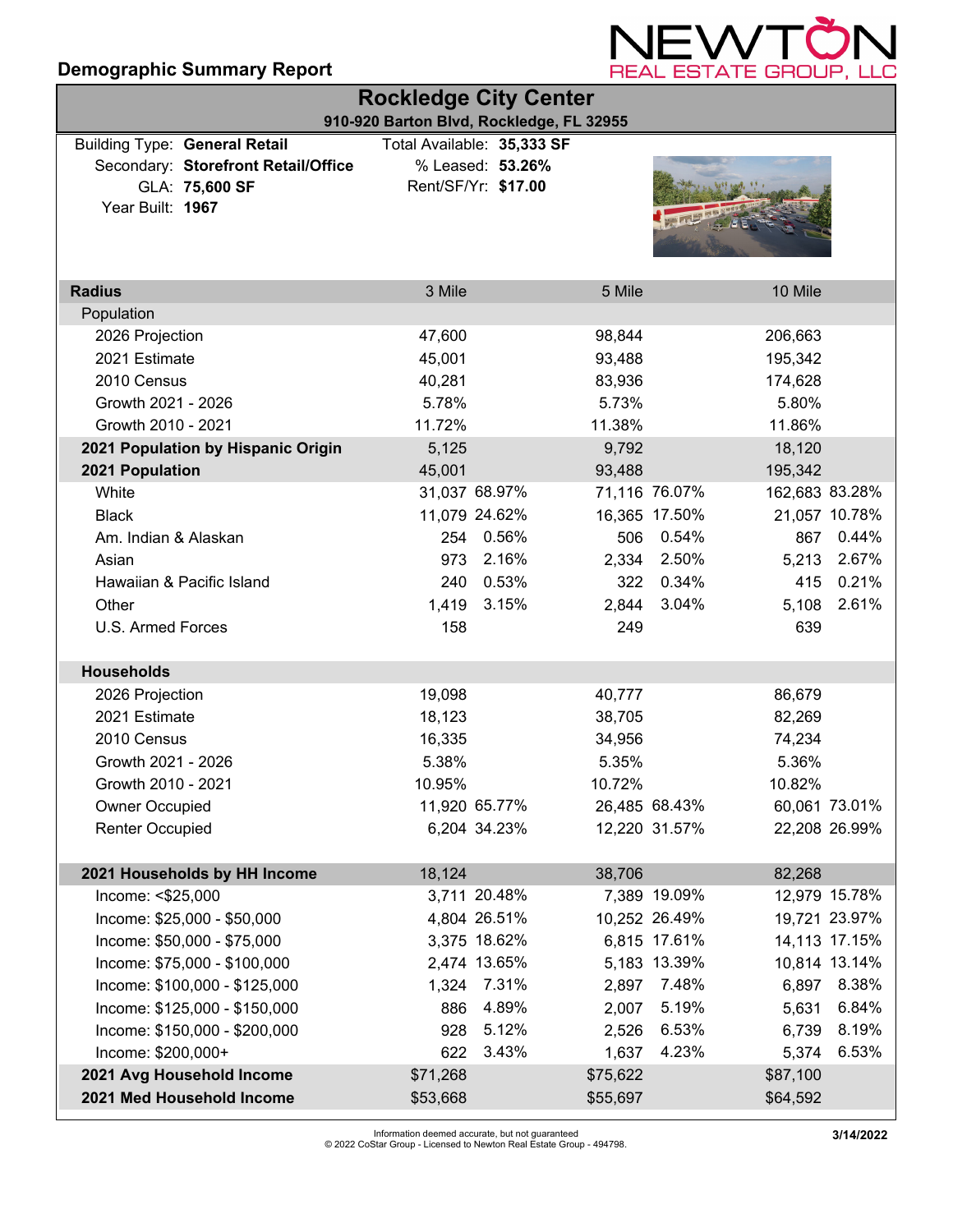

| <b>Rockledge City Center</b><br>910-920 Barton Blvd, Rockledge, FL 32955                                          |                                                                       |       |        |               |               |       |
|-------------------------------------------------------------------------------------------------------------------|-----------------------------------------------------------------------|-------|--------|---------------|---------------|-------|
| <b>Building Type: General Retail</b><br>Secondary: Storefront Retail/Office<br>GLA: 75,600 SF<br>Year Built: 1967 | Total Available: 35,333 SF<br>% Leased: 53.26%<br>Rent/SF/Yr: \$17.00 |       |        |               |               |       |
| <b>Radius</b>                                                                                                     | 3 Mile                                                                |       | 5 Mile |               | 10 Mile       |       |
| <b>Population</b>                                                                                                 |                                                                       |       |        |               |               |       |
| 2026 Projection                                                                                                   | 47,600                                                                |       | 98,844 |               | 206,663       |       |
| 2021 Estimate                                                                                                     | 45,001                                                                |       | 93,488 |               | 195,342       |       |
| 2010 Census                                                                                                       | 40,281                                                                |       | 83,936 |               | 174,628       |       |
| Growth 2021 - 2026                                                                                                | 5.78%                                                                 |       | 5.73%  |               | 5.80%         |       |
| Growth 2010 - 2021                                                                                                | 11.72%                                                                |       | 11.38% |               | 11.86%        |       |
| 2021 Population by Age                                                                                            | 45,001                                                                |       | 93,488 |               | 195,342       |       |
| Age 0 - 4                                                                                                         | 2,363                                                                 | 5.25% | 4,617  | 4.94%         | 8,399         | 4.30% |
| Age 5 - 9                                                                                                         | 2,638                                                                 | 5.86% | 5,171  | 5.53%         | 9,334         | 4.78% |
| Age 10 - 14                                                                                                       | 2,734                                                                 | 6.08% | 5,455  | 5.83%         | 10,148        | 5.19% |
| Age 15 - 19                                                                                                       | 2,553                                                                 | 5.67% | 5,158  | 5.52%         | 10,095        | 5.17% |
| Age 20 - 24                                                                                                       | 2,418                                                                 | 5.37% | 4,818  | 5.15%         | 9,733         | 4.98% |
| Age 25 - 29                                                                                                       | 2,836                                                                 | 6.30% | 5,528  | 5.91%         | 11,040        | 5.65% |
| Age 30 - 34                                                                                                       | 2,760                                                                 | 6.13% | 5,347  | 5.72%         | 10,379        | 5.31% |
| Age 35 - 39                                                                                                       | 2,682                                                                 | 5.96% | 5,296  | 5.66%         | 10,188        | 5.22% |
| Age 40 - 44                                                                                                       | 2,397                                                                 | 5.33% | 4,883  | 5.22%         | 9,677         | 4.95% |
| Age 45 - 49                                                                                                       | 2,616 5.81%                                                           |       | 5,472  | 5.85%         | 11,349        | 5.81% |
| Age 50 - 54                                                                                                       | 2,933                                                                 | 6.52% | 6,161  | 6.59%         | 13,113        | 6.71% |
| Age 55 - 59                                                                                                       | 3,700                                                                 | 8.22% | 7,775  | 8.32%         | 16,762        | 8.58% |
| Age 60 - 64                                                                                                       | 3,505                                                                 | 7.79% | 7,467  | 7.99%         | 16,423        | 8.41% |
| Age 65 - 69                                                                                                       | 2,845                                                                 | 6.32% | 6,198  | 6.63%         | 14,086        | 7.21% |
| Age 70 - 74                                                                                                       | 2,288                                                                 | 5.08% | 5,184  | 5.55%         | 12,201        | 6.25% |
| Age 75 - 79                                                                                                       | 1,649                                                                 | 3.66% | 3,896  | 4.17%         | 9,496         | 4.86% |
| Age 80 - 84                                                                                                       | 1,081                                                                 | 2.40% | 2,616  | 2.80%         | 6,594         | 3.38% |
| Age 85+                                                                                                           | 1,004 2.23%                                                           |       | 2,446  | 2.62%         | 6,326         | 3.24% |
| Age 65+                                                                                                           | 8,867 19.70%                                                          |       |        | 20,340 21.76% | 48,703 24.93% |       |
| <b>Median Age</b>                                                                                                 | 43.20                                                                 |       | 45.40  |               | 48.80         |       |
| <b>Average Age</b>                                                                                                | 41.80                                                                 |       | 43.10  |               | 45.30         |       |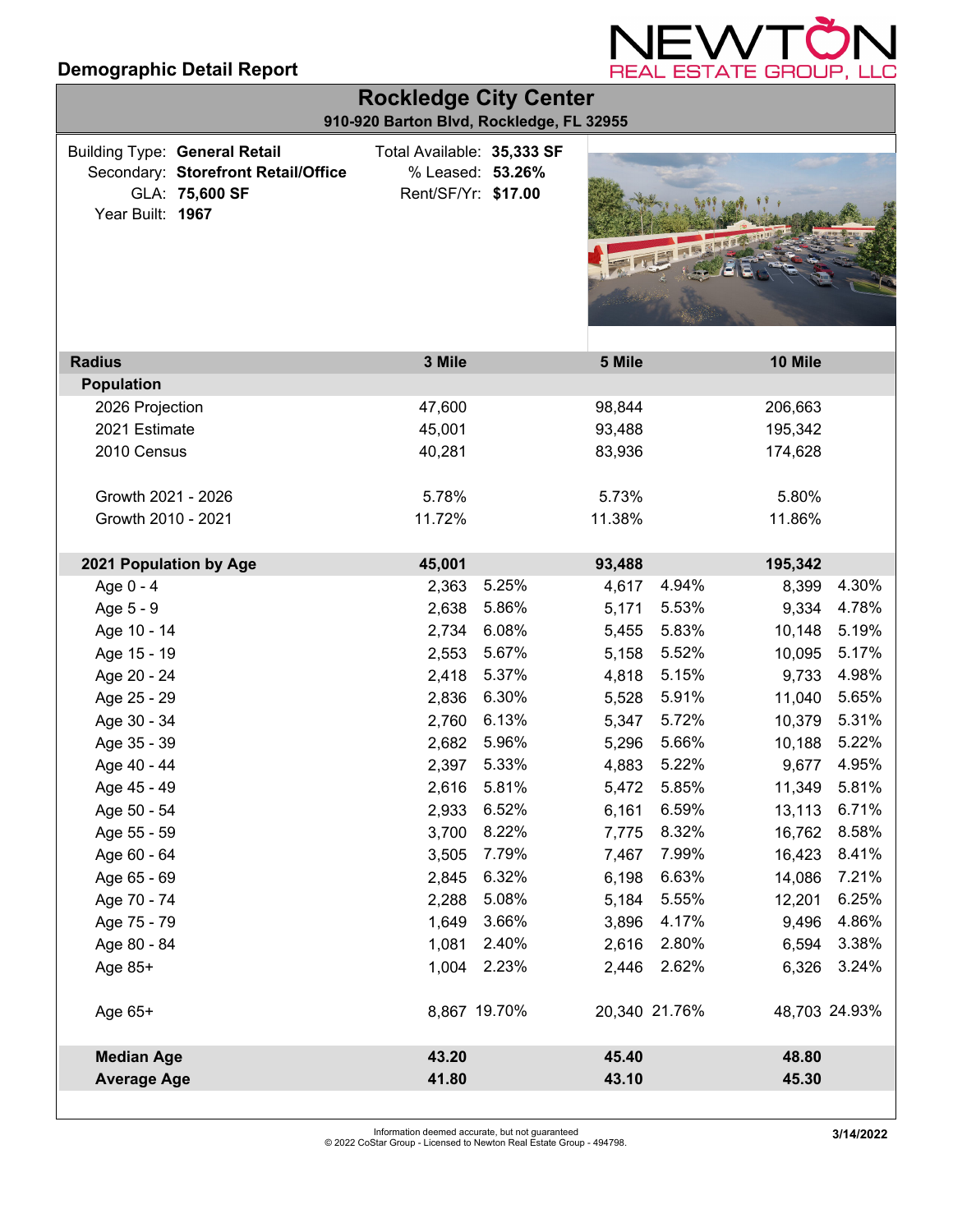

| <b>Rockledge City Center</b>         |        |               |                                          |               |                |               |
|--------------------------------------|--------|---------------|------------------------------------------|---------------|----------------|---------------|
|                                      |        |               | 910-920 Barton Blvd, Rockledge, FL 32955 |               |                |               |
| <b>Radius</b>                        | 3 Mile |               | 5 Mile                                   |               | 10 Mile        |               |
| 2021 Population By Race              | 45,001 |               | 93,488                                   |               | 195,342        |               |
| White                                |        | 31,037 68.97% |                                          | 71,116 76.07% | 162,683 83.28% |               |
| <b>Black</b>                         |        | 11,079 24.62% |                                          | 16,365 17.50% |                | 21,057 10.78% |
| Am. Indian & Alaskan                 |        | 254 0.56%     |                                          | 506 0.54%     | 867            | 0.44%         |
| Asian                                | 973    | 2.16%         |                                          | 2,334 2.50%   |                | 5,213 2.67%   |
| Hawaiian & Pacific Island            | 240    | 0.53%         |                                          | 322 0.34%     | 415            | 0.21%         |
| Other                                |        | 1,419 3.15%   |                                          | 2,844 3.04%   | 5,108          | 2.61%         |
|                                      |        |               |                                          |               |                |               |
| <b>Population by Hispanic Origin</b> | 45,001 |               | 93,488                                   |               | 195,342        |               |
| Non-Hispanic Origin                  |        | 39,875 88.61% |                                          | 83,696 89.53% | 177,221 90.72% |               |
| Hispanic Origin                      |        | 5,126 11.39%  |                                          | 9,791 10.47%  |                | 18,121 9.28%  |
|                                      |        |               |                                          |               |                |               |
| 2021 Median Age, Male                | 41.30  |               | 43.80                                    |               | 47.10          |               |
| 2021 Average Age, Male               | 40.70  |               | 42.00                                    |               | 44.20          |               |
|                                      |        |               |                                          |               |                |               |
| 2021 Median Age, Female              | 44.80  |               | 46.80                                    |               | 50.40          |               |
| 2021 Average Age, Female             | 42.80  |               | 44.10                                    |               | 46.40          |               |
|                                      |        |               |                                          |               |                |               |
| 2021 Population by Occupation        | 36,752 |               | 77,209                                   |               | 165,438        |               |
| <b>Classification</b>                |        |               |                                          |               |                |               |
| Civilian Employed                    |        | 19,782 53.83% |                                          | 41,240 53.41% |                | 84,485 51.07% |
| Civilian Unemployed                  |        | 1,348 3.67%   |                                          | 2,559 3.31%   |                | 4,790 2.90%   |
| Civilian Non-Labor Force             |        | 15,473 42.10% |                                          | 33,177 42.97% |                | 75,564 45.68% |
| <b>Armed Forces</b>                  |        | 149 0.41%     |                                          | 233 0.30%     |                | 599 0.36%     |
|                                      |        |               |                                          |               |                |               |
| <b>Households by Marital Status</b>  |        |               |                                          |               |                |               |
| Married                              | 7,663  |               | 17,291                                   |               | 40,224         |               |
| Married No Children                  | 5,122  |               | 11,765                                   |               | 28,142         |               |
| Married w/Children                   | 2,541  |               | 5,527                                    |               | 12,082         |               |
|                                      |        |               |                                          |               |                |               |
| 2021 Population by Education         | 34,543 |               | 72,948                                   |               | 157,229        |               |
| Some High School, No Diploma         |        | 3,602 10.43%  | 6,548                                    | 8.98%         | 11,044         | 7.02%         |
| High School Grad (Incl Equivalency)  |        | 9,685 28.04%  |                                          | 19,523 26.76% |                | 38,241 24.32% |
| Some College, No Degree              |        | 10,965 31.74% |                                          | 23,338 31.99% |                | 48,890 31.09% |
| Associate Degree                     |        | 2,249 6.51%   | 4,680                                    | 6.42%         | 9,596          | 6.10%         |
| <b>Bachelor Degree</b>               |        | 5,179 14.99%  |                                          | 12,177 16.69% |                | 30,027 19.10% |
| <b>Advanced Degree</b>               |        | 2,863 8.29%   | 6,682                                    | 9.16%         |                | 19,431 12.36% |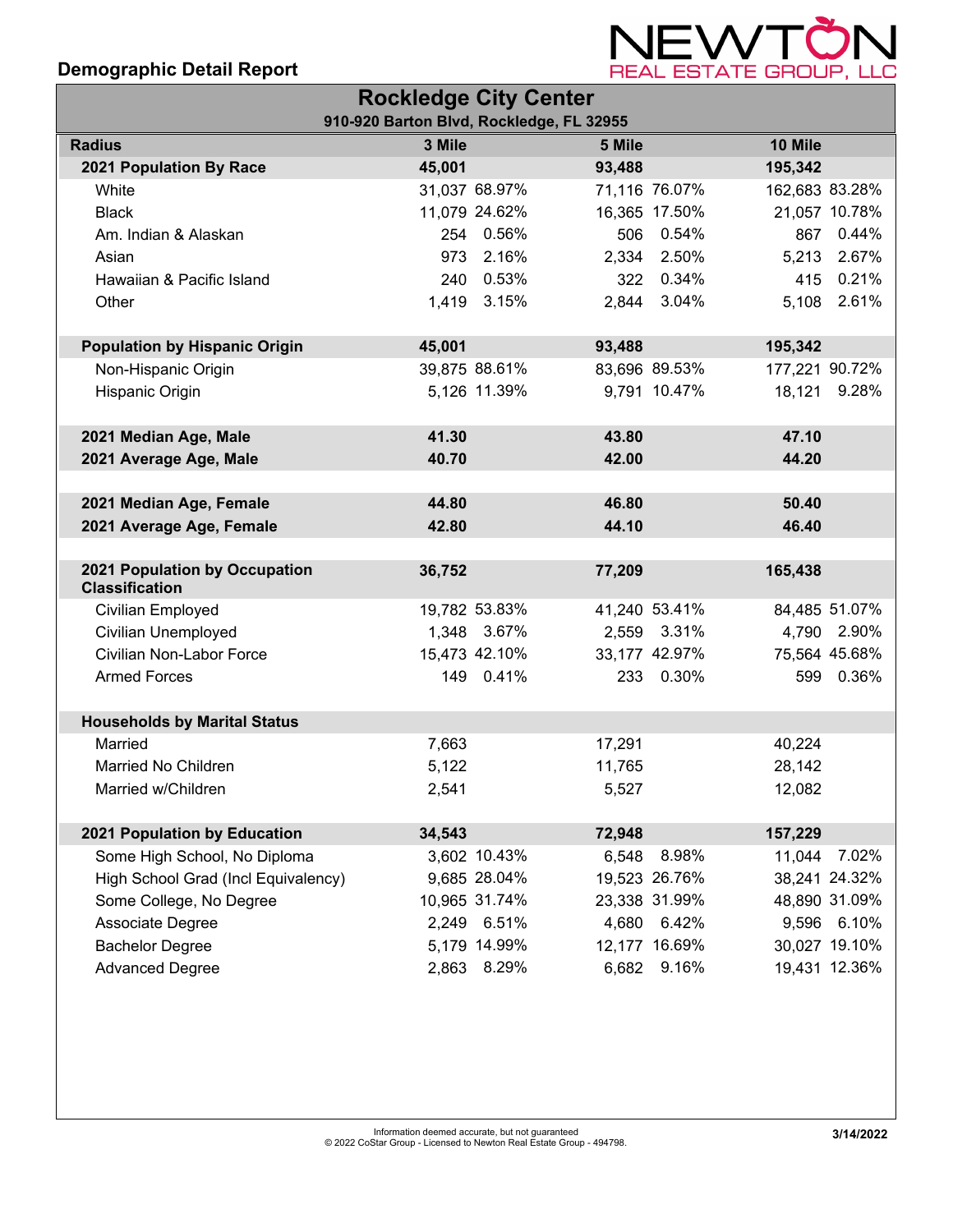

|                                | <b>Rockledge City Center</b>             |               |        |               |         |               |
|--------------------------------|------------------------------------------|---------------|--------|---------------|---------|---------------|
|                                | 910-920 Barton Blvd, Rockledge, FL 32955 |               |        |               |         |               |
| <b>Radius</b>                  | 3 Mile                                   |               | 5 Mile |               | 10 Mile |               |
| 2021 Population by Occupation  | 36,450                                   |               | 75,605 |               | 154,876 |               |
| Real Estate & Finance          | 982                                      | 2.69%         | 2,135  | 2.82%         | 4,816   | 3.11%         |
| Professional & Management      |                                          | 9,864 27.06%  |        | 20,882 27.62% |         | 46,936 30.31% |
| <b>Public Administration</b>   |                                          | 1,454 3.99%   | 2,688  | 3.56%         | 5,365   | 3.46%         |
| <b>Education &amp; Health</b>  |                                          | 4,929 13.52%  |        | 9,370 12.39%  |         | 17,459 11.27% |
| Services                       |                                          | 4,125 11.32%  |        | 8,186 10.83%  |         | 15,499 10.01% |
| Information                    | 233                                      | 0.64%         | 526    | 0.70%         | 1,162   | 0.75%         |
| Sales                          |                                          | 4,839 13.28%  |        | 10,458 13.83% |         | 20,312 13.12% |
| Transportation                 |                                          | 352 0.97%     | 398    | 0.53%         | 675     | 0.44%         |
| Retail                         | 2,392                                    | 6.56%         | 4,859  | 6.43%         | 9,861   | 6.37%         |
| Wholesale                      | 307                                      | 0.84%         | 775    | 1.03%         | 1,359   | 0.88%         |
| Manufacturing                  | 1,523                                    | 4.18%         | 3,585  | 4.74%         | 8,261   | 5.33%         |
| Production                     | 1,827                                    | 5.01%         | 3,912  | 5.17%         | 7,544   | 4.87%         |
| Construction                   | 1,785                                    | 4.90%         | 3,432  | 4.54%         | 6,501   | 4.20%         |
| <b>Utilities</b>               | 521                                      | 1.43%         | 1,371  | 1.81%         | 3,942   | 2.55%         |
| Agriculture & Mining           | 94                                       | 0.26%         | 265    | 0.35%         | 359     | 0.23%         |
| Farming, Fishing, Forestry     | 103                                      | 0.28%         | 179    | 0.24%         | 258     | 0.17%         |
| <b>Other Services</b>          | 1,120                                    | 3.07%         | 2,584  | 3.42%         | 4,567   | 2.95%         |
|                                |                                          |               |        |               |         |               |
| 2021 Worker Travel Time to Job | 18,918                                   |               | 38,758 |               | 79,163  |               |
| <30 Minutes                    |                                          | 12,385 65.47% |        | 25,546 65.91% |         | 51,713 65.32% |
| 30-60 Minutes                  |                                          | 5,778 30.54%  |        | 11,699 30.18% |         | 23,490 29.67% |
| 60+ Minutes                    |                                          | 755 3.99%     | 1,513  | 3.90%         | 3,960   | 5.00%         |
|                                |                                          |               |        |               |         |               |
| 2010 Households by HH Size     | 16,335                                   |               | 34,956 |               | 74,234  |               |
| 1-Person Households            |                                          | 4,517 27.65%  |        | 9,801 28.04%  |         | 21,435 28.87% |
| 2-Person Households            |                                          | 5,776 35.36%  |        | 13,003 37.20% |         | 29,435 39.65% |
| 3-Person Households            |                                          | 2,727 16.69%  |        | 5,579 15.96%  |         | 10,748 14.48% |
| 4-Person Households            |                                          | 1,878 11.50%  |        | 3,872 11.08%  |         | 7,828 10.55%  |
| 5-Person Households            | 860                                      | 5.26%         | 1,666  | 4.77%         | 3,120   | 4.20%         |
| 6-Person Households            | 366                                      | 2.24%         | 662    | 1.89%         | 1,090   | 1.47%         |
| 7 or more Person Households    | 211                                      | 1.29%         | 373    | 1.07%         | 578     | 0.78%         |
|                                |                                          |               |        |               |         |               |
| 2021 Average Household Size    | 2.40                                     |               | 2.40   |               | 2.30    |               |
|                                |                                          |               |        |               |         |               |
| <b>Households</b>              |                                          |               |        |               |         |               |
| 2026 Projection                | 19,098                                   |               | 40,777 |               | 86,679  |               |
| 2021 Estimate                  | 18,123                                   |               | 38,705 |               | 82,269  |               |
| 2010 Census                    | 16,335                                   |               | 34,956 |               | 74,234  |               |
| Growth 2021 - 2026             | 5.38%                                    |               | 5.35%  |               | 5.36%   |               |
| Growth 2010 - 2021             | 10.95%                                   |               | 10.72% |               | 10.82%  |               |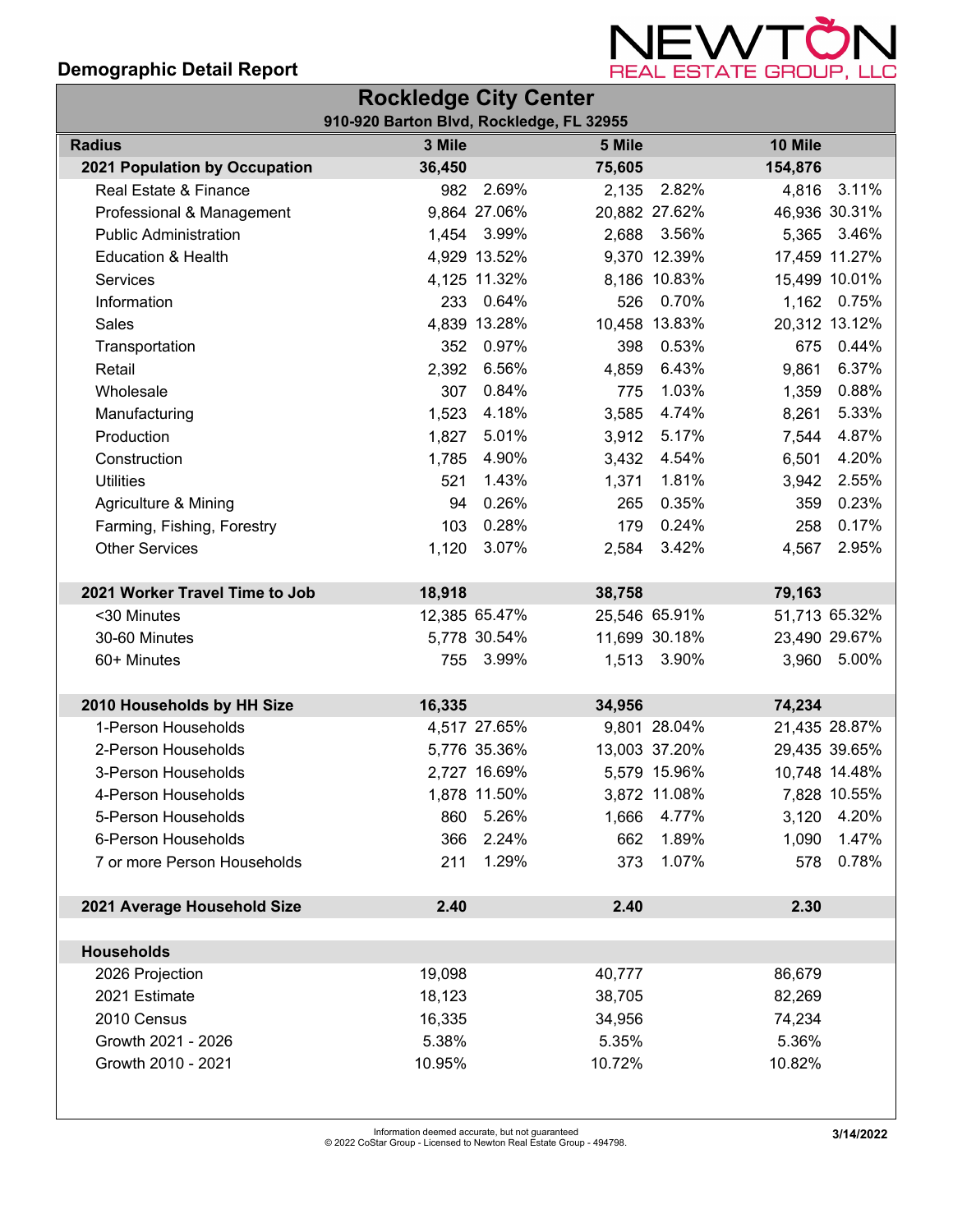

| <b>Rockledge City Center</b>   |                                          |               |           |               |           |               |
|--------------------------------|------------------------------------------|---------------|-----------|---------------|-----------|---------------|
|                                | 910-920 Barton Blvd, Rockledge, FL 32955 |               |           |               |           |               |
| <b>Radius</b>                  | 3 Mile                                   |               | 5 Mile    |               | 10 Mile   |               |
| 2021 Households by HH Income   | 18,124                                   |               | 38,706    |               | 82,268    |               |
| $<$ \$25,000                   |                                          | 3,711 20.48%  |           | 7,389 19.09%  |           | 12,979 15.78% |
| \$25,000 - \$50,000            |                                          | 4,804 26.51%  |           | 10,252 26.49% |           | 19,721 23.97% |
| \$50,000 - \$75,000            |                                          | 3,375 18.62%  |           | 6,815 17.61%  |           | 14,113 17.15% |
| \$75,000 - \$100,000           |                                          | 2,474 13.65%  |           | 5,183 13.39%  |           | 10,814 13.14% |
| \$100,000 - \$125,000          |                                          | 1,324 7.31%   | 2,897     | 7.48%         |           | 6,897 8.38%   |
| \$125,000 - \$150,000          | 886                                      | 4.89%         | 2,007     | 5.19%         | 5,631     | 6.84%         |
| \$150,000 - \$200,000          |                                          | 928 5.12%     | 2,526     | 6.53%         |           | 6,739 8.19%   |
| \$200,000+                     |                                          | 622 3.43%     |           | 1,637 4.23%   |           | 5,374 6.53%   |
| 2021 Avg Household Income      | \$71,268                                 |               | \$75,622  |               | \$87,100  |               |
| 2021 Med Household Income      | \$53,668                                 |               | \$55,697  |               | \$64,592  |               |
|                                |                                          |               |           |               |           |               |
| 2021 Occupied Housing          | 18,124                                   |               | 38,705    |               | 82,269    |               |
| Owner Occupied                 |                                          | 11,920 65.77% |           | 26,485 68.43% |           | 60,061 73.01% |
| <b>Renter Occupied</b>         |                                          | 6,204 34.23%  |           | 12,220 31.57% |           | 22,208 26.99% |
| 2010 Housing Units             | 18,332                                   |               | 39,498    |               | 86,495    |               |
| 1 Unit                         |                                          | 13,205 72.03% |           | 28,879 73.12% |           | 59,514 68.81% |
| $2 - 4$ Units                  |                                          | 1,541 8.41%   |           | 2,529 6.40%   |           | 5,028 5.81%   |
| 5 - 19 Units                   |                                          | 1,783 9.73%   | 3,800     | 9.62%         |           | 9,704 11.22%  |
| 20+ Units                      |                                          | 1,803 9.84%   |           | 4,290 10.86%  |           | 12,249 14.16% |
| 2021 Housing Value             | 11,920                                   |               | 26,485    |               | 60,062    |               |
| $<$ \$100,000                  |                                          | 1,836 15.40%  |           | 3,441 12.99%  |           | 5,204 8.66%   |
| \$100,000 - \$200,000          |                                          | 3,798 31.86%  |           | 7,023 26.52%  |           | 11,755 19.57% |
| \$200,000 - \$300,000          |                                          | 3,635 30.49%  |           | 7,596 28.68%  |           | 18,727 31.18% |
| \$300,000 - \$400,000          |                                          | 1,494 12.53%  |           | 4,405 16.63%  |           | 11,630 19.36% |
| \$400,000 - \$500,000          |                                          | 357 2.99%     |           | 1,675 6.32%   |           | 5,564 9.26%   |
| \$500,000 - \$1,000,000        |                                          | 577 4.84%     | 1,930     | 7.29%         |           | 6,138 10.22%  |
| $$1,000,000+$                  | 223                                      | 1.87%         | 415       | 1.57%         | 1,044     | 1.74%         |
| 2021 Median Home Value         | \$208,968                                |               | \$236,578 |               | \$269,802 |               |
|                                |                                          |               |           |               |           |               |
| 2021 Housing Units by Yr Built | 19,495                                   |               | 42,130    |               | 93,075    |               |
| Built 2010+                    | 958                                      | 4.91%         |           | 2,289 5.43%   |           | 6,447 6.93%   |
| Built 2000 - 2010              |                                          | 2,320 11.90%  |           | 6,829 16.21%  |           | 17,084 18.36% |
| Built 1990 - 1999              |                                          | 2,531 12.98%  |           | 5,413 12.85%  |           | 16,261 17.47% |
| Built 1980 - 1989              |                                          | 3,008 15.43%  |           | 6,533 15.51%  |           | 17,162 18.44% |
| Built 1970 - 1979              |                                          | 2,466 12.65%  |           | 5,056 12.00%  |           | 11,222 12.06% |
| Built 1960 - 1969              |                                          | 4,550 23.34%  |           | 10,234 24.29% |           | 16,578 17.81% |
| Built 1950 - 1959              |                                          | 2,441 12.52%  |           | 4,024 9.55%   |           | 6,042 6.49%   |
| Built <1949                    |                                          | 1,221 6.26%   | 1,752     | 4.16%         | 2,279     | 2.45%         |
| 2021 Median Year Built         | 1975                                     |               | 1979      |               | 1985      |               |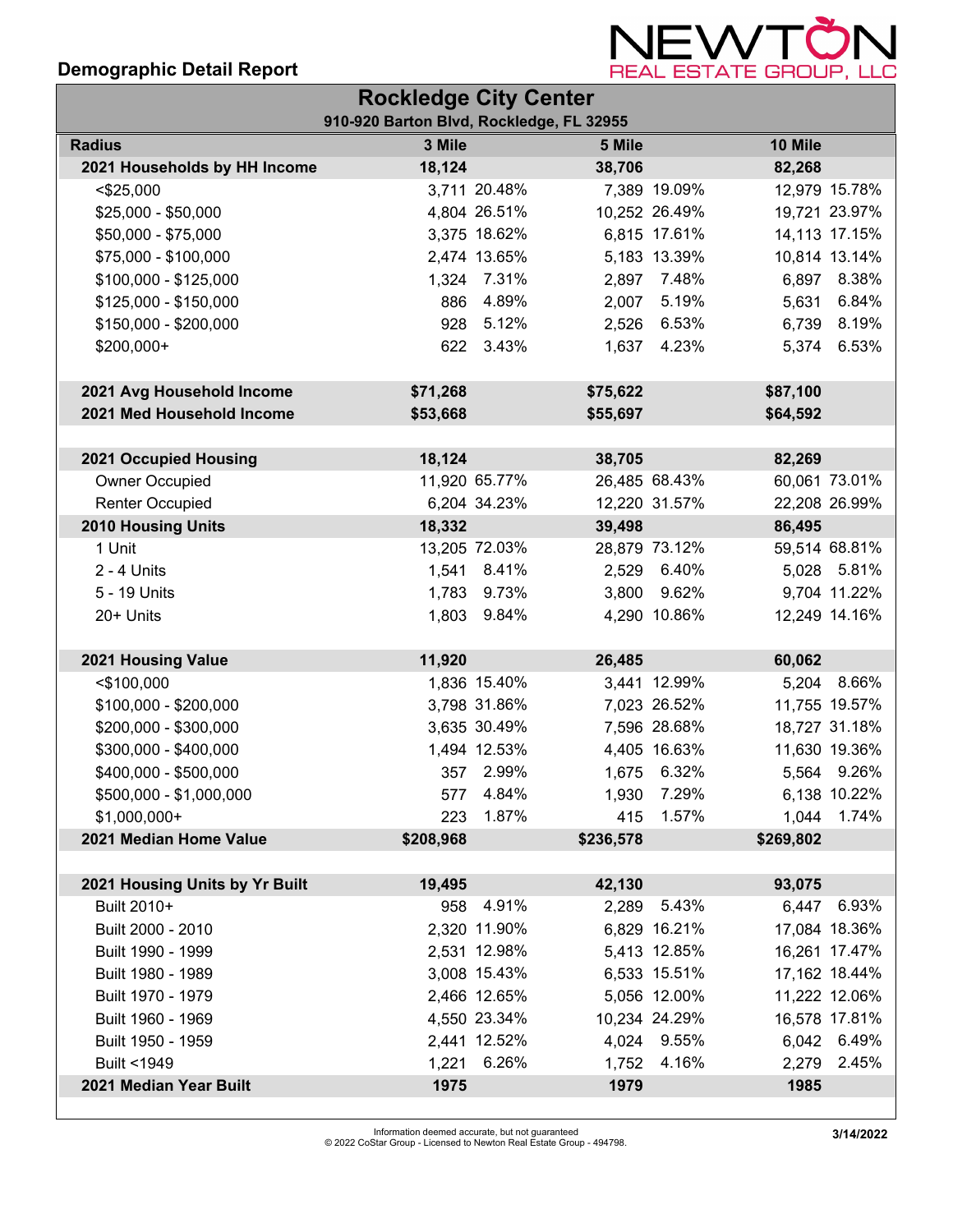# Daytime Employment Report



| <b>Rockledge City Center</b>                                                                                      |                                                                       |             |                |  |  |
|-------------------------------------------------------------------------------------------------------------------|-----------------------------------------------------------------------|-------------|----------------|--|--|
|                                                                                                                   | 910-920 Barton Blvd, Rockledge, FL 32955                              |             | 3 Mile Radius  |  |  |
| <b>Building Type: General Retail</b><br>Secondary: Storefront Retail/Office<br>GLA: 75,600 SF<br>Year Built: 1967 | Total Available: 35,333 SF<br>% Leased: 53.26%<br>Rent/SF/Yr: \$17.00 |             |                |  |  |
| <b>Business Employment by Type</b>                                                                                | # of Businesses                                                       | # Employees | #Emp/Bus       |  |  |
| <b>Total Businesses</b>                                                                                           | 3,007                                                                 | 22,945      | 8              |  |  |
| Retail & Wholesale Trade                                                                                          | 504                                                                   | 3,500       | 7              |  |  |
| <b>Hospitality &amp; Food Service</b>                                                                             | 127                                                                   | 1,668       | 13             |  |  |
| Real Estate, Renting, Leasing                                                                                     | 175                                                                   | 807         | 5              |  |  |
| Finance & Insurance                                                                                               | 162                                                                   | 759         | 5              |  |  |
| Information                                                                                                       | 60                                                                    | 778         | 13             |  |  |
| <b>Scientific &amp; Technology Services</b>                                                                       | 303                                                                   | 1,690       | 6              |  |  |
| Management of Companies                                                                                           | 8                                                                     | 24          | 3              |  |  |
| Health Care & Social Assistance                                                                                   | 598                                                                   | 4,420       | $\overline{7}$ |  |  |
| <b>Educational Services</b>                                                                                       | 49                                                                    | 1,212       | 25             |  |  |
| <b>Public Administration &amp; Sales</b>                                                                          | 52                                                                    | 1,112       | 21             |  |  |
| Arts, Entertainment, Recreation                                                                                   | 52                                                                    | 290         | 6              |  |  |
| Utilities & Waste Management                                                                                      | 159                                                                   | 1,810       | 11             |  |  |
| Construction                                                                                                      | 244                                                                   | 1,273       | 5              |  |  |
| Manufacturing                                                                                                     | 109                                                                   | 1,699       | 16             |  |  |
| Agriculture, Mining, Fishing                                                                                      | $\mathsf 3$                                                           | 9           | $\mathsf 3$    |  |  |
| <b>Other Services</b>                                                                                             | 402                                                                   | 1,894       | 5              |  |  |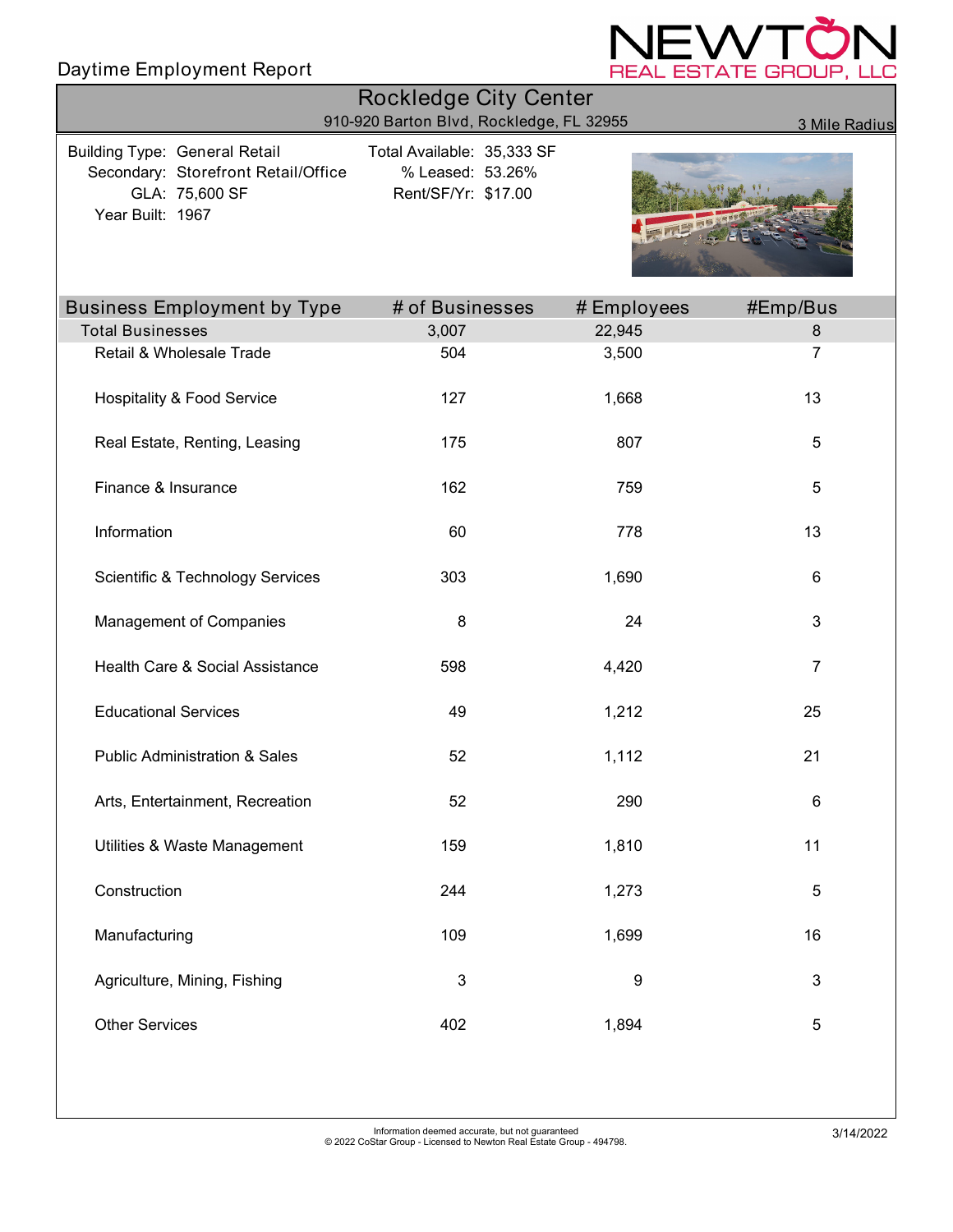# Daytime Employment Report



| <b>Rockledge City Center</b><br>910-920 Barton Blvd, Rockledge, FL 32955                                          |                                                                       |             |               |  |  |  |
|-------------------------------------------------------------------------------------------------------------------|-----------------------------------------------------------------------|-------------|---------------|--|--|--|
| <b>Building Type: General Retail</b><br>Secondary: Storefront Retail/Office<br>GLA: 75,600 SF<br>Year Built: 1967 | Total Available: 35,333 SF<br>% Leased: 53.26%<br>Rent/SF/Yr: \$17.00 |             | 5 Mile Radius |  |  |  |
| <b>Business Employment by Type</b>                                                                                | # of Businesses                                                       | # Employees | #Emp/Bus      |  |  |  |
| <b>Total Businesses</b>                                                                                           | 5,233                                                                 | 42,781      | 8             |  |  |  |
| Retail & Wholesale Trade                                                                                          | 930                                                                   | 8,425       | 9             |  |  |  |
| <b>Hospitality &amp; Food Service</b>                                                                             | 296                                                                   | 4,480       | 15            |  |  |  |
| Real Estate, Renting, Leasing                                                                                     | 294                                                                   | 1,360       | 5             |  |  |  |
| Finance & Insurance                                                                                               | 322                                                                   | 1,451       | 5             |  |  |  |
| Information                                                                                                       | 101                                                                   | 1,133       | 11            |  |  |  |
| <b>Scientific &amp; Technology Services</b>                                                                       | 485                                                                   | 2,698       | 6             |  |  |  |
| Management of Companies                                                                                           | 19                                                                    | 57          | 3             |  |  |  |
| Health Care & Social Assistance                                                                                   | 997                                                                   | 6,661       | 7             |  |  |  |
| <b>Educational Services</b>                                                                                       | 101                                                                   | 4,404       | 44            |  |  |  |
| <b>Public Administration &amp; Sales</b>                                                                          | 71                                                                    | 1,430       | 20            |  |  |  |
| Arts, Entertainment, Recreation                                                                                   | 97                                                                    | 744         | 8             |  |  |  |
| Utilities & Waste Management                                                                                      | 254                                                                   | 2,306       | 9             |  |  |  |
| Construction                                                                                                      | 420                                                                   | 2,089       | 5             |  |  |  |
| Manufacturing                                                                                                     | 171                                                                   | 2,367       | 14            |  |  |  |
| Agriculture, Mining, Fishing                                                                                      | 10                                                                    | 29          | 3             |  |  |  |
| <b>Other Services</b>                                                                                             | 665                                                                   | 3,147       | 5             |  |  |  |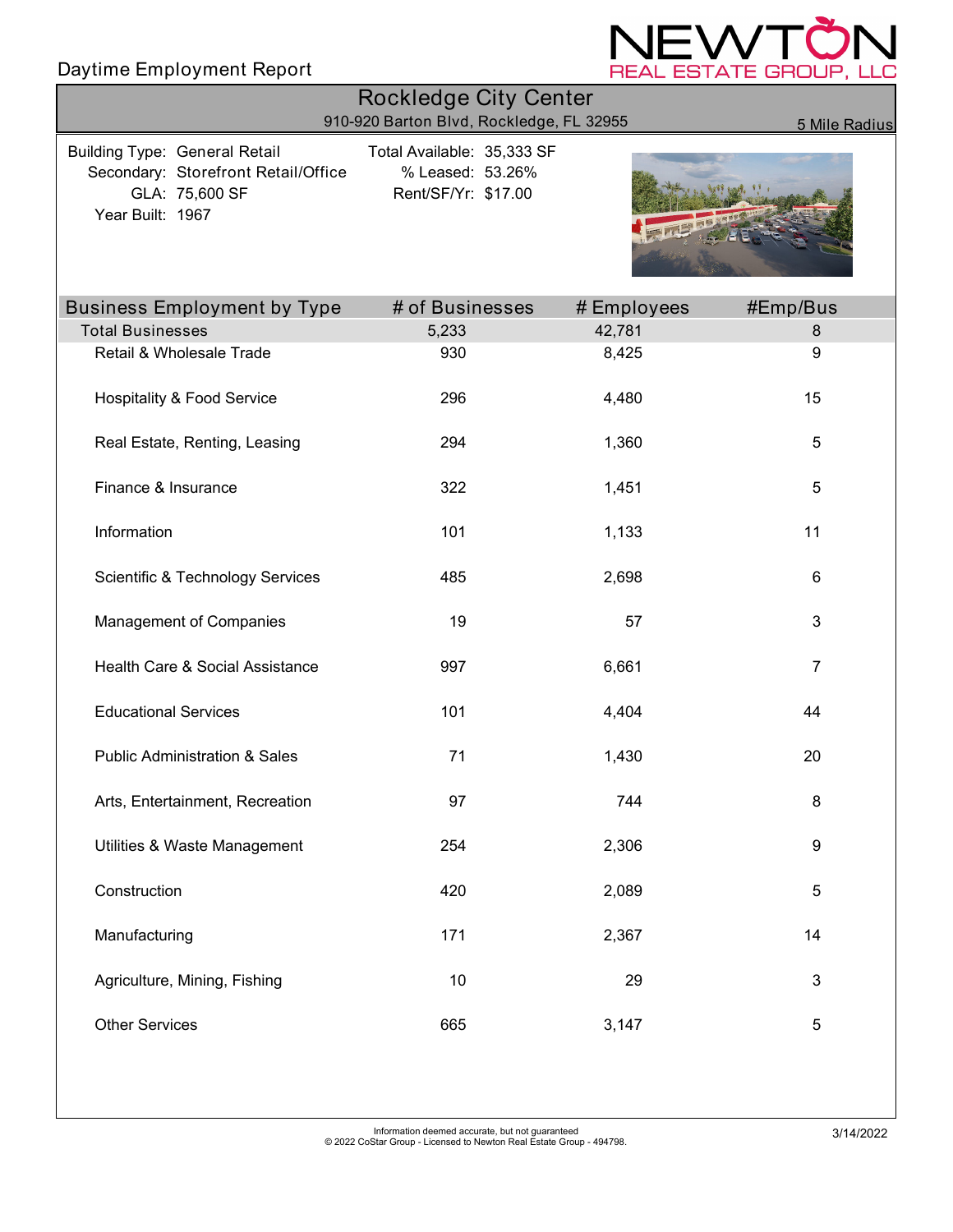

| <b>Rockledge City Center</b><br>910-920 Barton Blvd, Rockledge, FL 32955<br>10 Mile Radius                        |                                                                       |             |                  |  |  |  |
|-------------------------------------------------------------------------------------------------------------------|-----------------------------------------------------------------------|-------------|------------------|--|--|--|
| <b>Building Type: General Retail</b><br>Secondary: Storefront Retail/Office<br>GLA: 75,600 SF<br>Year Built: 1967 | Total Available: 35,333 SF<br>% Leased: 53.26%<br>Rent/SF/Yr: \$17.00 |             |                  |  |  |  |
| <b>Business Employment by Type</b>                                                                                | # of Businesses                                                       | # Employees | #Emp/Bus         |  |  |  |
| <b>Total Businesses</b>                                                                                           | 10,219                                                                | 92,562      | $\boldsymbol{9}$ |  |  |  |
| Retail & Wholesale Trade                                                                                          | 1,594                                                                 | 13,819      | 9                |  |  |  |
| <b>Hospitality &amp; Food Service</b>                                                                             | 674                                                                   | 11,325      | 17               |  |  |  |
| Real Estate, Renting, Leasing                                                                                     | 692                                                                   | 3,194       | 5                |  |  |  |
| Finance & Insurance                                                                                               | 669                                                                   | 3,384       | 5                |  |  |  |
| Information                                                                                                       | 190                                                                   | 2,031       | 11               |  |  |  |
| <b>Scientific &amp; Technology Services</b>                                                                       | 945                                                                   | 5,589       | 6                |  |  |  |
| Management of Companies                                                                                           | 29                                                                    | 87          | 3                |  |  |  |
| Health Care & Social Assistance                                                                                   | 1,987                                                                 | 17,419      | 9                |  |  |  |
| <b>Educational Services</b>                                                                                       | 183                                                                   | 6,310       | 34               |  |  |  |
| <b>Public Administration &amp; Sales</b>                                                                          | 243                                                                   | 10,179      | 42               |  |  |  |
| Arts, Entertainment, Recreation                                                                                   | 209                                                                   | 1,931       | 9                |  |  |  |
| Utilities & Waste Management                                                                                      | 508                                                                   | 4,125       | 8                |  |  |  |
| Construction                                                                                                      | 831                                                                   | 4,177       | $\sqrt{5}$       |  |  |  |
| Manufacturing                                                                                                     | 297                                                                   | 3,783       | 13               |  |  |  |
| Agriculture, Mining, Fishing                                                                                      | 23                                                                    | 59          | 3                |  |  |  |
| <b>Other Services</b>                                                                                             | 1,145                                                                 | 5,150       | 4                |  |  |  |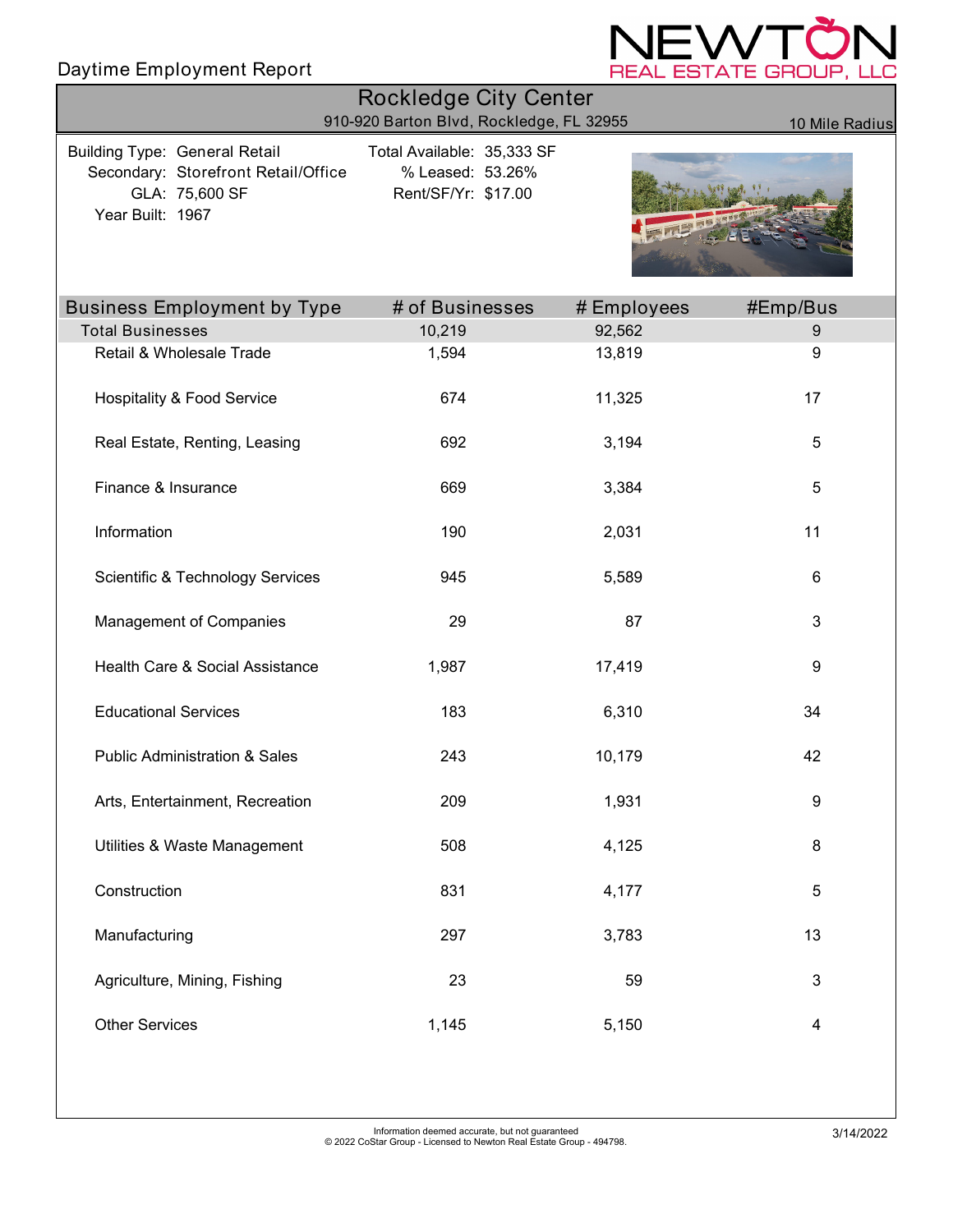### Consumer Spending Report



| Rockledge City Center<br>910-920 Barton Blvd, Rockledge, FL 32955                                                                 |                                                       |           |             |             |  |
|-----------------------------------------------------------------------------------------------------------------------------------|-------------------------------------------------------|-----------|-------------|-------------|--|
| <b>Building Type: General Retail</b><br>Year Built: 1967<br>Total Available: 35,333 SF<br>% Leased: 53.26%<br>Rent/SF/Yr: \$17.00 | Secondary: Storefront Retail/Office<br>GLA: 75,600 SF |           | 司事部門        |             |  |
| 2021 Annual Spending (\$000s)                                                                                                     |                                                       | 3 Mile    | 5 Mile      | 10 Mile     |  |
|                                                                                                                                   | <b>Total Specified Consumer Spending</b>              | \$502,670 | \$1,112,714 | \$2,572,404 |  |
|                                                                                                                                   |                                                       |           |             |             |  |
| <b>Total Apparel</b>                                                                                                              |                                                       | \$26,760  | \$57,468    | \$126,511   |  |
| Women's Apparel                                                                                                                   |                                                       | 10,413    | 22,640      | 50,938      |  |
| Men's Apparel                                                                                                                     |                                                       | 5,408     | 11,760      | 26,658      |  |
| Girl's Apparel                                                                                                                    |                                                       | 1,850     | 3,861       | 8,012       |  |
| Boy's Apparel                                                                                                                     |                                                       | 1,367     | 2,837       | 5,790       |  |
| Infant Apparel                                                                                                                    |                                                       | 1,260     | 2,592       | 5,240       |  |
| Footwear                                                                                                                          |                                                       | 6,461     | 13,779      | 29,873      |  |
| <b>Total Entertainment &amp; Hobbies</b>                                                                                          |                                                       | \$79,337  | \$176,819   | \$409,978   |  |
| Entertainment                                                                                                                     |                                                       | 6,802     | 15,268      | 36,385      |  |
|                                                                                                                                   | Audio & Visual Equipment/Service                      | 19,105    | 41,650      | 92,661      |  |
| <b>Reading Materials</b>                                                                                                          |                                                       | 1,002     | 2,361       | 5,977       |  |
| Pets, Toys, & Hobbies                                                                                                             |                                                       | 12,832    | 29,164      | 68,379      |  |
| Personal Items                                                                                                                    |                                                       | 39,596    | 88,375      | 206,576     |  |
| Total Food and Alcohol                                                                                                            |                                                       | \$137,596 | \$302,260   | \$686,498   |  |
| Food At Home                                                                                                                      |                                                       | 73,805    | 159,800     | 353,092     |  |
| Food Away From Home                                                                                                               |                                                       | 55,346    | 123,091     | 286,524     |  |
| <b>Alcoholic Beverages</b>                                                                                                        |                                                       | 8,446     | 19,368      | 46,883      |  |
| <b>Total Household</b>                                                                                                            |                                                       | \$83,339  | \$188,164   | \$445,417   |  |
|                                                                                                                                   | House Maintenance & Repair                            | 20,832    | 46,723      | 107,710     |  |
|                                                                                                                                   | Household Equip & Furnishings                         | 31,528    | 71,089      | 167,406     |  |
| <b>Household Operations</b>                                                                                                       |                                                       | 22,899    | 51,535      | 122,146     |  |
| <b>Housing Costs</b>                                                                                                              |                                                       | 8,080     | 18,816      | 48,155      |  |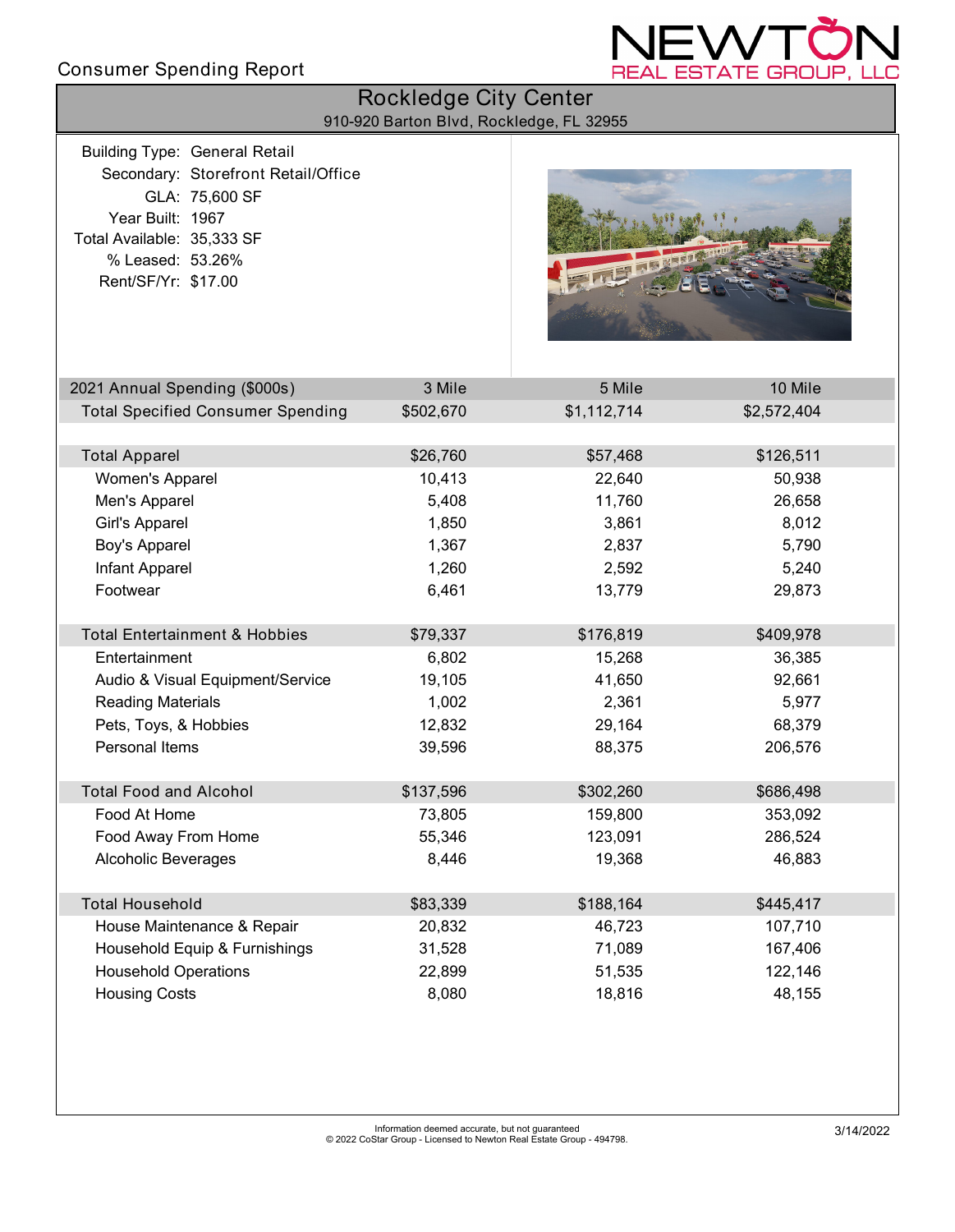### Consumer Spending Report



| <b>Rockledge City Center</b>       |                                          |           |           |  |  |  |  |
|------------------------------------|------------------------------------------|-----------|-----------|--|--|--|--|
|                                    | 910-920 Barton Blvd, Rockledge, FL 32955 |           |           |  |  |  |  |
|                                    |                                          |           |           |  |  |  |  |
| 2021 Annual Spending (000s)        | 3 Mile                                   | 5 Mile    | 10 Mile   |  |  |  |  |
| <b>Total Transportation/Maint.</b> | \$122,770                                | \$266,862 | \$607,026 |  |  |  |  |
| <b>Vehicle Purchases</b>           | 58,377                                   | 125,777   | 284,426   |  |  |  |  |
| Gasoline                           | 35,998                                   | 76,992    | 168,268   |  |  |  |  |
| <b>Vehicle Expenses</b>            | 2,628                                    | 6,416     | 16,354    |  |  |  |  |
| Transportation                     | 10,332                                   | 24,021    | 61,432    |  |  |  |  |
| Automotive Repair & Maintenance    | 15,435                                   | 33,657    | 76,546    |  |  |  |  |
|                                    |                                          |           |           |  |  |  |  |
| <b>Total Health Care</b>           | \$26,953                                 | \$61,185  | \$144,504 |  |  |  |  |
| <b>Medical Services</b>            | 14,296                                   | 32,609    | 77,649    |  |  |  |  |
| <b>Prescription Drugs</b>          | 9,639                                    | 21,813    | 50,895    |  |  |  |  |
| <b>Medical Supplies</b>            | 3,018                                    | 6,764     | 15,960    |  |  |  |  |
|                                    |                                          |           |           |  |  |  |  |
| <b>Total Education/Day Care</b>    | \$25,915                                 | \$59,956  | \$152,468 |  |  |  |  |
| Education                          | 16,264                                   | 37,357    | 94,933    |  |  |  |  |
| Fees & Admissions                  | 9,650                                    | 22,599    | 57,536    |  |  |  |  |